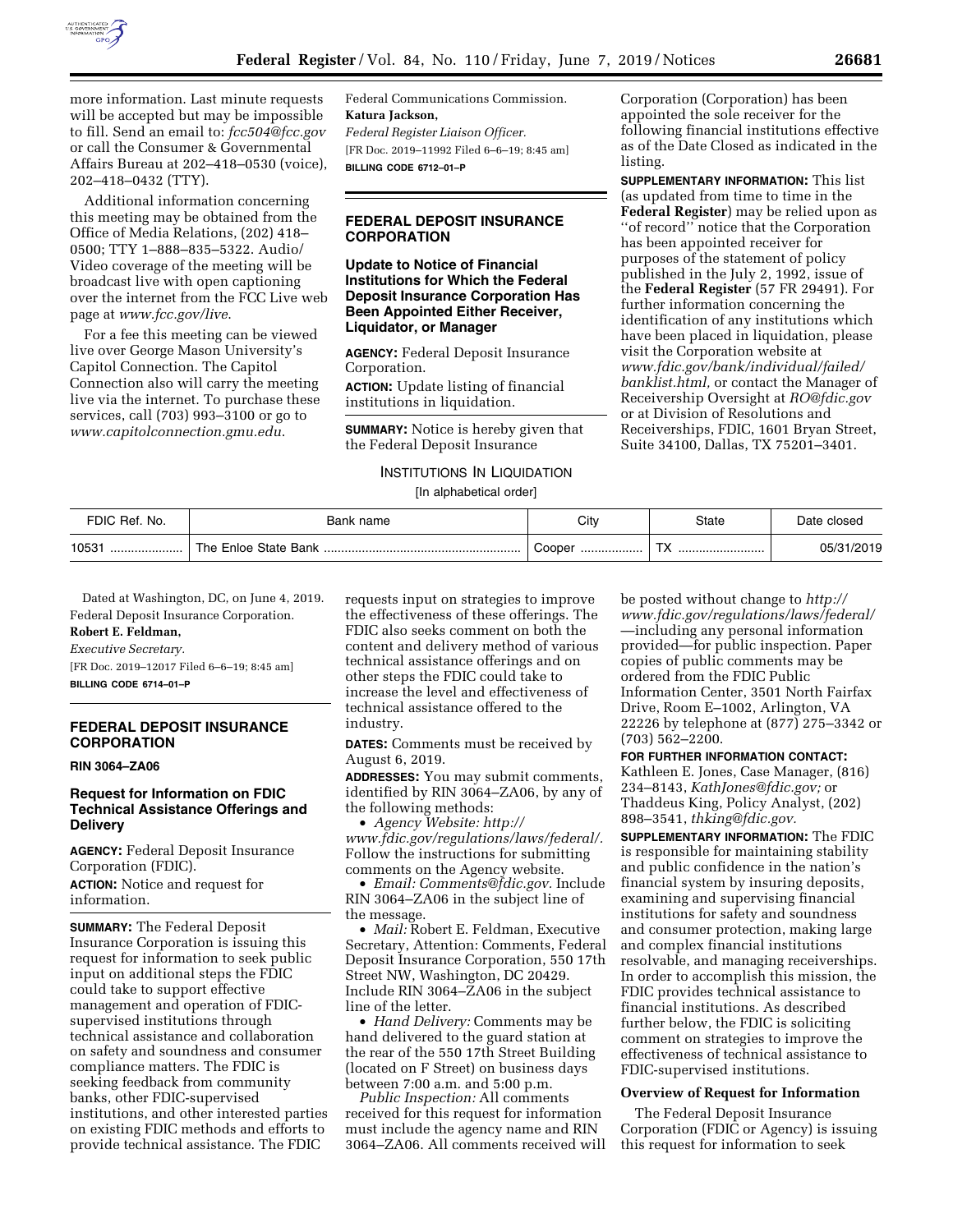public input on additional steps the FDIC can take to improve the efficacy and value of technical assistance offerings to supervised institutions. The FDIC seeks to provide technical assistance, particularly to community banks, on relevant and useful bank regulatory and supervisory topics, including recent regulatory changes and emerging issues. Ongoing collaboration with supervised institutions, including requests for technical assistance, is a key component of the FDIC's effort to identify and mitigate risk to individual supervised institutions and to the overall financial system. Accordingly, the FDIC is soliciting comment on how to maximize its efforts in providing this assistance.

## **Current Delivery Channels for Technical Assistance**

The FDIC uses various methods of technical assistance to educate and assist insured depository institutions regarding regulations, policies, and guidance. These forms of assistance include, but are not limited to:

- Technical Assistance Videos
- Directors' Resource Center
- Director/Banker Colleges
- Teleconferences and Webinars
- Community Bank Resource Kits
- Regional Compliance Newsletters
- Individual Assistance to Institutions

#### **Suggested Topics for Commenters**

To support bank risk management and compliance efforts and reduce burden for institutions, both in terms of expending fewer resources to find relevant information and decreasing the amount of information that needs to be reviewed, the FDIC is seeking input on how best to support effective management and operation of FDICsupervised institutions through improved technical assistance. The FDIC encourages comments from all interested members of the public, including but not limited to, insured depository institutions, other financial institutions or companies, and other members of the financial services industry. Detailed and specific comments, including whether the commenter prefers one form of assistance or support over another, would be helpful to the FDIC.

In addition to feedback on the FDIC's technical assistance initiatives described above, the FDIC requests input on the following specific topics and questions related to the FDIC's technical assistance:

#### **Technical Assistance Videos**

(1) The FDIC began issuing technical assistance videos in 2013. The target

audience for these videos includes bank directors or bank officers.

a. Have you used any of these technical assistance videos?

b. If so, describe how you use the videos within your institution.

c. Which have been most helpful to your directors?

d. Which have been most helpful to management?

(2) In the last year, the FDIC changed the format of the videos to voice-over recordings. This format allows the FDIC to update videos more quickly and at a lower cost. The first video issued using this new format is the Bank Secrecy Act video released in December 2018. What are your thoughts on the new format?

(3) The FDIC's Technical Assistance Video Program provides videos for bank directors (including new directors) and management and staff.

a. Are the topics for each group comprehensive and useful?

b. Is it more useful for the target audience of these videos to be bank directors, management, or staff?

c. Would you like to see videos for additional groups (smaller subsets of bank staff, for example)?

(4) The FDIC seeks to provide technical assistance videos on topics that provide the most benefit to community bankers.

a. Of the current videos offered, which do you believe are the most important for the FDIC to retain and continue to maintain and update over time?

b. Are there any additional videos the FDIC should consider adding to its video program?

c. Are there any videos that should be removed from the current Technical Assistance Video Program?

#### **Directors' Resource Center**

(5) Currently, the Directors' Resource Center is organized by product (videos, supervisory guidance, etc.). The FDIC is considering how to improve the Directors' Resource Center. One step underway is moving to a topic-based resource center where significant information regarding a single topic will be located. The Bank Secrecy Act resource page, which was released on May 21, 2019, is the first issuance under this initiative and can be found at *[https://www.fdic.gov/regulations/](https://www.fdic.gov/regulations/examinations/bsa/) [examinations/bsa/.](https://www.fdic.gov/regulations/examinations/bsa/)* 

a. Do you prefer topic-based resource pages or product-based resource pages? Please explain.

b. Using the Bank Secrecy Act resource page as an example, please provide feedback on the format of such a topic-based resource center.

c. What suggestions do you have to further improve this format?

d. Are there additional types of information that would be useful to add to such a page?

e. Please list additional topics for which the FDIC should develop a resource page.

#### **Director/Banker Colleges**

(6) The FDIC provides course offerings for bank directors and officers through its Director/Banker College program. These programs are offered locally by the FDIC's six regional offices, and topics are chosen based on the local areas.

a. Have you attended one of these events in the last two years?

b. Do you find these one-day seminars helpful?

c. Is the length sufficient to meet your needs?

d. Are there any topics you would like to see addressed?

## **Teleconferences and Webinars**

(7) The FDIC hosts teleconferences and webinars to provide timely

information to the industry. a. Are the teleconferences and

webinars useful?

b. What would make them more useful?

c. Please list any topics for which you would like the FDIC to host a teleconference or webinar.

d. Provide feedback on the announcement of teleconferences and webinars, including the length of time between the announcement and the event.

e. Should the FDIC establish a regular schedule for teleconferences and webinars with specific topics to be announced closer to the date of the event?

f. Are the materials provided for teleconferences and webinars helpful?

g. How can we increase the effectiveness of materials? For example, should audio files and other materials be available after the events and posted on the topic-based resource pages, if applicable?

#### **Community Bank Resource Kit**

(8) The FDIC created a Community Bank Resource Kit in 2016 that included a reprint of the agency's Pocket Guide for Directors, information on the Technical Assistance Video Program, information on cybersecurity and cyber resources, various reprints of *Supervisory Insights* articles, and information on other topics. These Kits were provided at FDIC Director/Banker Colleges and sent to each state nonmember bank.

a. Have these Kits been useful to your institution? If so, were the Kits more